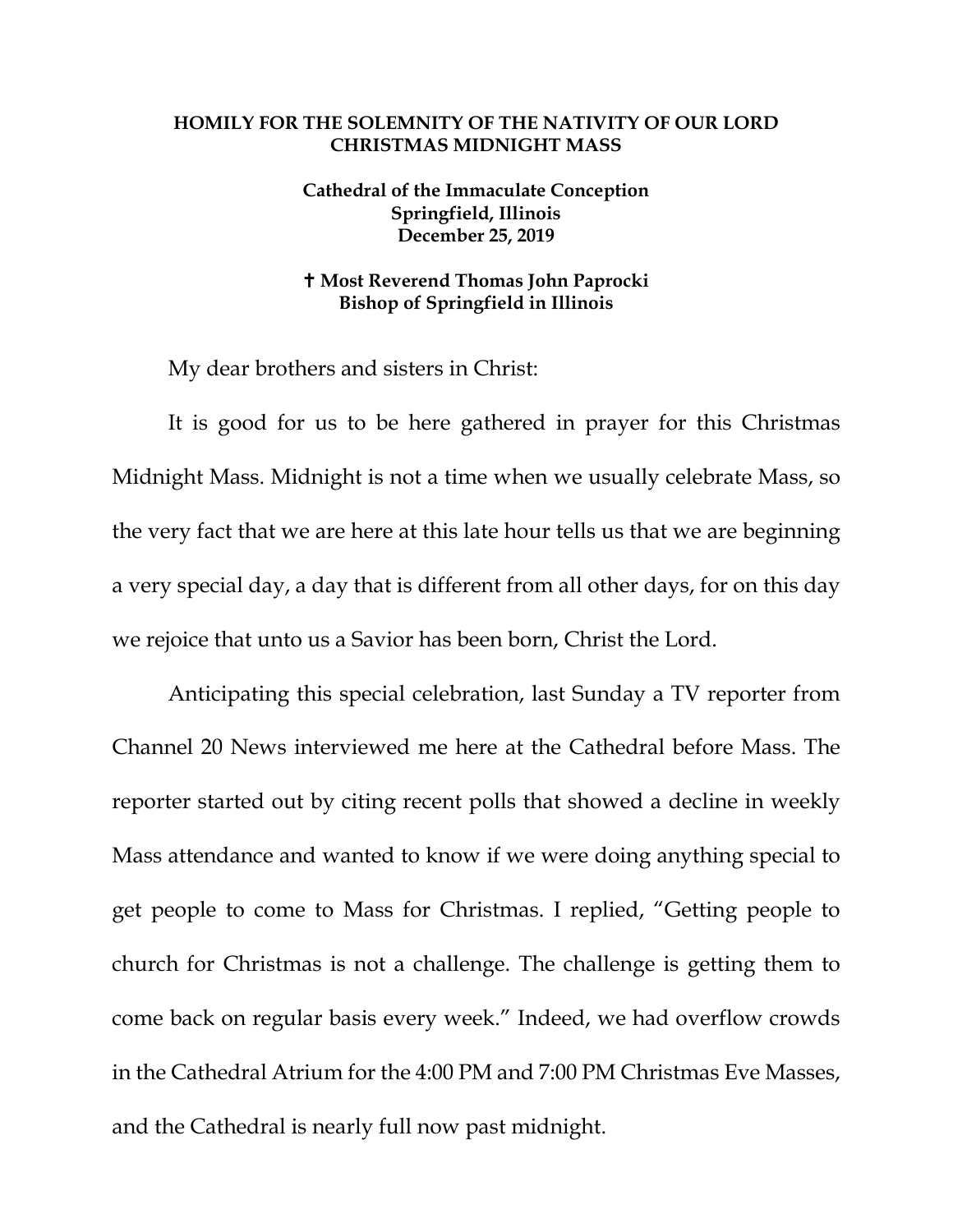I added that I was hopeful because there are signs that people have not abandoned their faith entirely. People who do not go to church regularly often say that they are spiritual, but not religious, meaning that they are not atheists, but even though they believe in God, they just do not go to church on a regular basis. If that describes you, then this homily is meant especially to you. In talking to you directly about this, my intention is not to berate you, or to chastise you, or to make you feel guilty. My hope is to encourage you with a warm invitation to become a regular part of our worshipping community on a weekly basis. As Pope St. John Paul II used to say, the Church does not impose, but proposes.

So why should you come to Mass every week?

First and foremost, being a Christian is about a relationship, namely, our relationship with Jesus as Our Lord and Savior. That means that Jesus loves us and cares deeply about us. In return, He asks us to love Him and care deeply about Him as well. Most of us have no problem with that.

But think about this some more. If you have a loving relationship with someone, that relationship needs to be nurtured on a regular basis. For example, think of a person you love very much, such as your spouse, your Mom or Dad, your children, or a close friend. Now, what if you said to that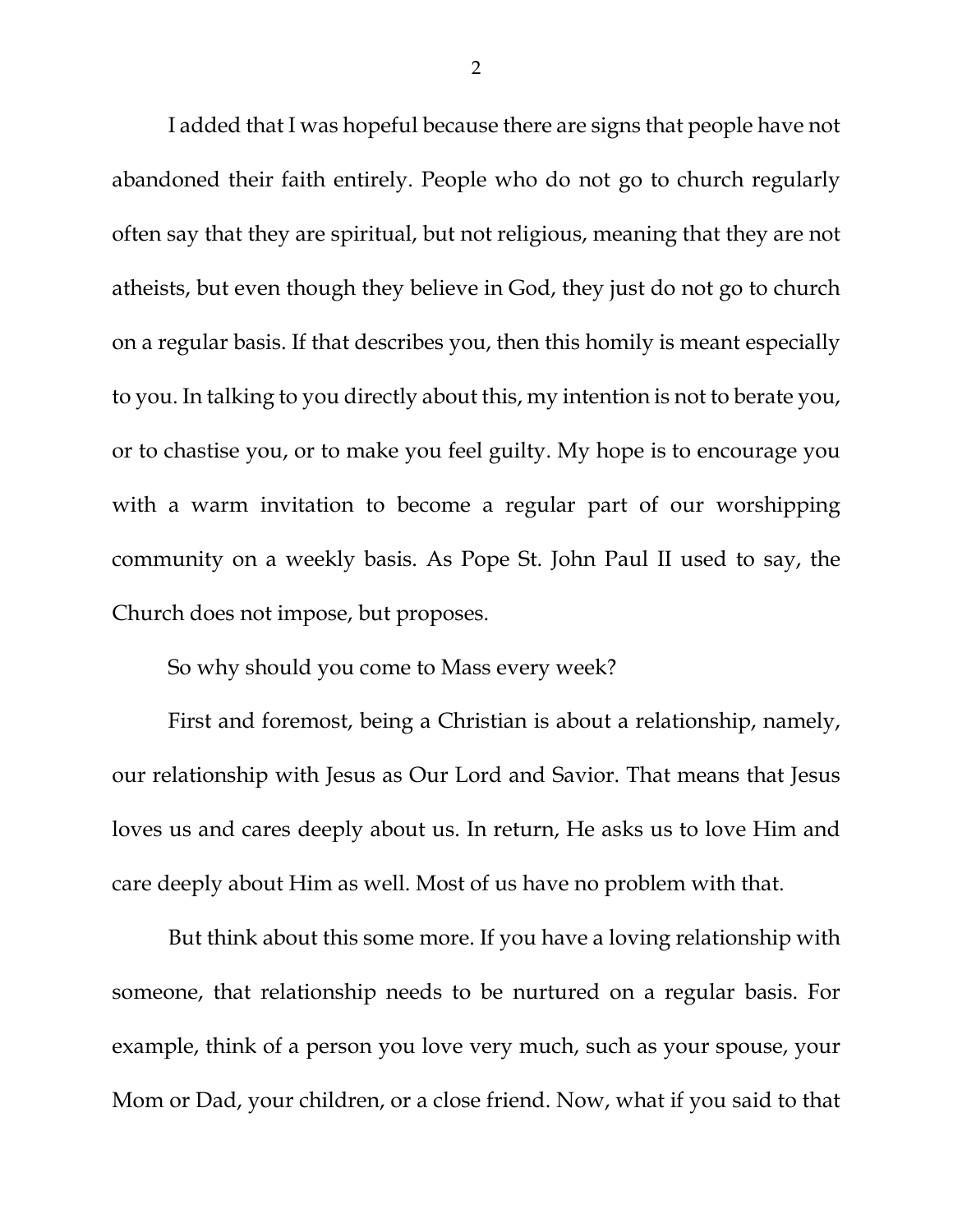person, "I love you very much. It was nice visiting with you today. I'll see you again same time and same place — a year from now!" Perhaps some married couples would welcome that! Most people, however, would recognize that it would be hard to sustain a deep, loving relationship if you only see your loved one once or twice a year. So why would anyone think that our loving relationship with God would be any different? God's love for us will never diminish, but our love for God will grow cool if we do not express it frequently and fill our hearts with His love on a regular basis.

<span id="page-2-2"></span><span id="page-2-1"></span><span id="page-2-0"></span>That leads to the next reason why we should go to Mass every Sunday: to receive Our Lord into our hearts in Holy Communion. Of course, that will mean something only to those who believe that Holy Communion is not just a symbolic reminder of the Last Supper, but is actually the Real Presence of Jesus Christ. Perhaps the reason why weekly Mass attendance hovers nationally at about 30% of Catholics<sup>[1](#page-2-0)</sup> is because polls indicate that almost 70% of self-identified Catholics do not believe that the bread and wine become the Body and Blood of Christ during the consecration at Mass.[2](#page-2-1) At the Last Supper, Jesus was quite clear, as described in the Gospel of Saint Matthew, who wrote, "While they were eating, Jesus took bread, said the blessing, broke it, and giving it to his disciples said, 'Take and eat; this is my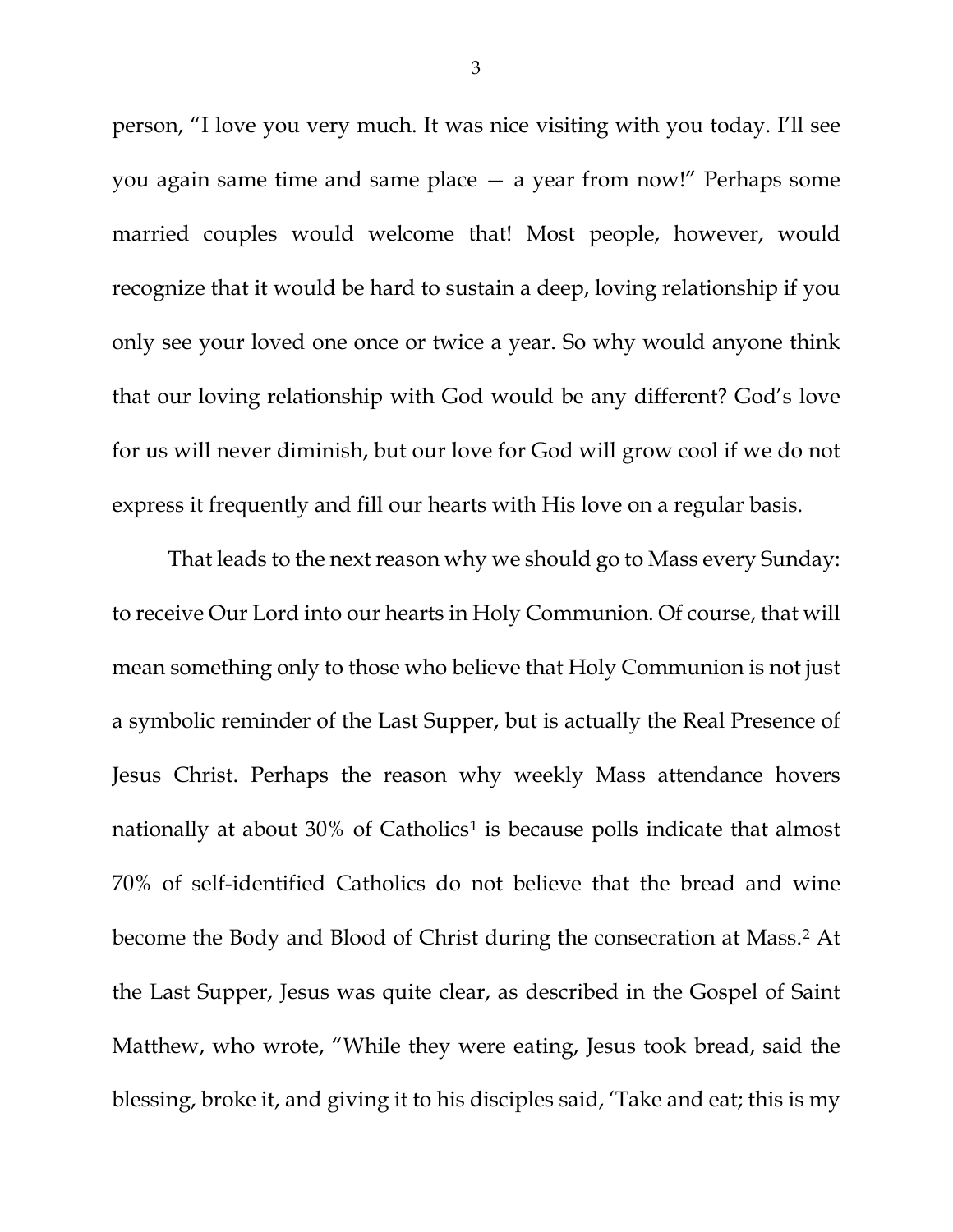body.' Then he took a cup, gave thanks, and gave it to them, saying, 'Drink from it, all of you, for this is my blood of the covenant, which will be shed on behalf of many for the forgiveness of sins'" (Matthew 26:26-28). If we truly believe that Jesus is really present in the Eucharist, how could we not want to receive Christ into our hearts as often as possible?

The next reason why we should go to church every week is because we need each other to remain spiritually strong. Christ did not come to us as some sort of personal philosopher with wise sayings for us to follow like Confucius, but Jesus established His Church as a community of believers built on the solid rock of Saint Peter and his successors, despite their human weaknesses, and sent His Holy Spirit to guide them. People are social beings, and we crave the support of others to strengthen us in our work as well as in play. Without this support, our energies wane. People accomplish so much more when they work together rather than as isolated individuals. Sports teams constantly talk about teamwork in order to succeed. Imagine how impoverished society would be without Catholic schools, Catholic hospitals, and Catholic Charities. Yet all of these efforts to improve the human race and lessen human suffering are made possible because people of faith banded together to work cohesively to accomplish a common goal.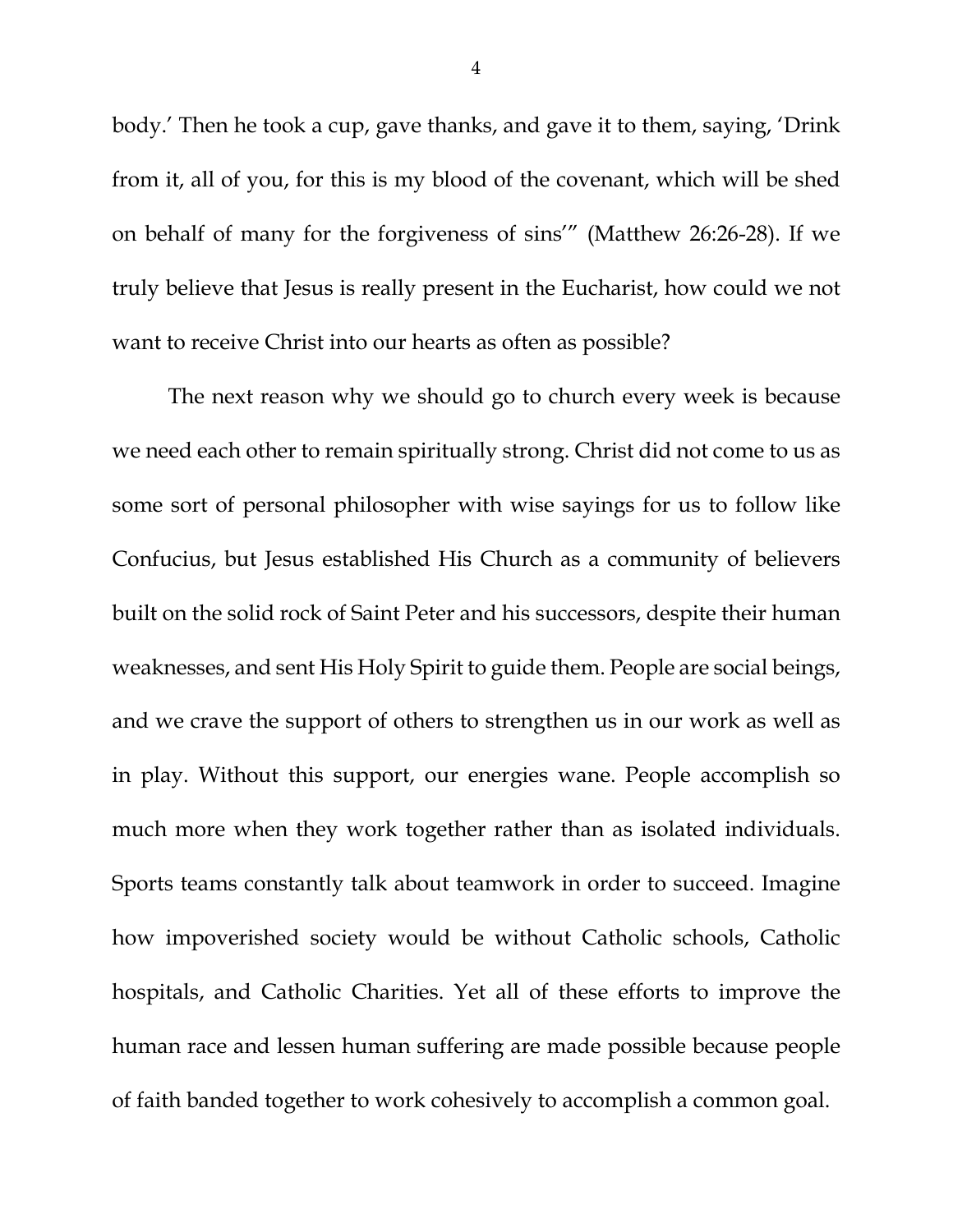Most important, we should come to church and receive Holy Communion every week because we need to do so for our eternal salvation. Again, Jesus was clear, as recorded in the Gospel of Saint John: "Amen, amen, I say to you, unless you eat the flesh of the Son of Man and drink his blood, you do not have life within you. Whoever eats my flesh and drinks my blood has eternal life, and I will raise him on the last day. For my flesh is true food, and my blood is true drink. Whoever eats my flesh and drinks my blood remains in me and I in him." (John 6:53-56).

Saint Augustine summed it up well when he reflected on the message of the angels rejoicing in the birth of Our Savior with their song: *Glory to God in the highest, and peace to his people on earth.* Saint Augustine wrote:

Let us then rejoice in this grace, so that our glorying may bear witness to our good conscience by which we glory, not in ourselves, but in the Lord. That is why Scripture says: He is my glory, the one who lifts up my head. For what greater grace could God have made to dawn on us than to make his only Son become the son of man, so that a son of man might in his turn become the son of God? Ask if this were merited; ask for its reason, for its justification, and see whether you will find any other answer but sheer grace.[3](#page-2-2)